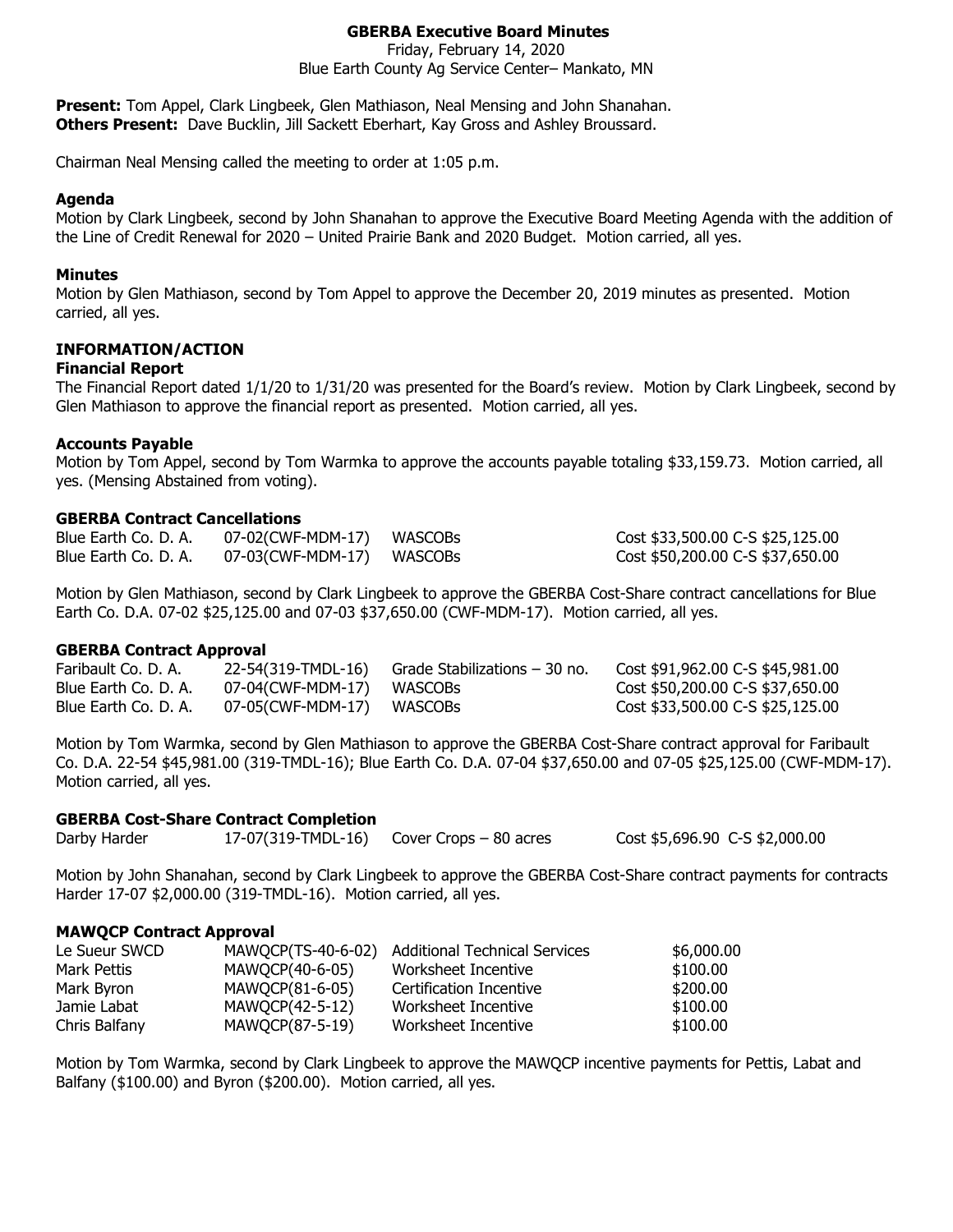## **Page 2 GBERBA Executive Board Minutes February 14, 2020**

## **Letter of Engagement for Audit**

Motion by Tom Appel, second by Tom Warmka to approve the Letter of Engagement for the 2019 Audit with Peterson and Company LTD for \$2,675.00. Motion carried, all yes.

## **Line of Credit Renewal – United Prairie Bank**

Motion by Clark Lingbeek, second by Glen Mathiason to approve the renewal of the \$60,000 line of credit with United Prairie Bank at 5% and a \$220 renew fee and authorize Tom Warmka, Treasurer, to sign the renewal documents with United Prairie Bank. Motion carried, all yes.

### **2020 Budget**

Reviewed for approval at the March GBERBA Policy Meeting.

### **COORDINATOR REPORT**

## **MN Agricultural Water Quality Certification Program**

Update on progress made in areas 5 and 6 – See Certification Specialist Reports. Over 500,000 acres certified! GBERBA has the Area 5 and 6 MAWQCP administrative contract approved through 2021.

### **2017 MPCA 319 Grant - Cover Crops and Alternative Tile Intakes**

An Implementation Policy Paper for the grant titled "Greater Blue Earth River Basin TMDL Implementation" has been developed and reviewed at the Technical meeting. This guidance document will be posted on the GBERBA website. Cover crops: \$50.00 dollars per acre maximum, 50% cost share maximum (\$25.00 ac.), 80-acre size maximum per owner. Prioritization required. Alternative intakes: Rock and pattern tile. \$500.00 maximum and 50% cost share. These are federal dollars and require state or local match. Perforated risers, broom and other water quality intakes: \$200.00 maximum and 50% cost share. These are federal dollars and require state or local match.

The grant amendment has been completed and all remaining cost share for projects including Alternative intakes, Side inlets, and Cover crops will be at 50% cost share**. Grant End Date 8-31-2020**

**For 2020 the cover crop acre limits are removed. At this point the 50% cost share rate will be continued.**

## **2017 CWF Grant- Multipurpose Drainage Management**

Multipurpose Drainage Management **-** \$301,200: Projects for this Drainage Grant will need to be located in public ditch sheds. **GBERBA member entire counties are eligible**. Priority parameters are developed to identify the eligible ditches. A guidance policy sheet is online.

A grant Work Plan Revision has been approved by the BWSR to allow for CAP 130 Drainage Water Management plans and for Structures for Water Control.

**Grant Amendment Agreement has been approved to extend the expiration date to 12-31-2020.**

## **One Watershed One Plan Planning Grants, Watonwan Watershed**

The Watonwan 1W1P Project is in full swing completing the plan language and reviewing plan sections. The Policy and Steering Committee met on February 5 to fine tune parts of the budget and plan. Discussion as to what type of organizational structure the group will use is moving forward.

## **2020 Grant Applications**

GBERBA staff submitted a Drinking Water Protection Grant application as well as a MDM Grant application for the 2020 Clean Water Fund. GBERBA did not receive funding. **Congratulations to Faribault County for the Cover Crop Grant Award!**

### **2020 MAWQCP Conservation Corps Position**

Introducing Ashley Broussard as the 2020 MAWQCP Conservation Corps position. Welcome aboard Ashley!

### **Staff Reports**

**Area 6 Certification Specialist** – Herman Bartsch – See Handout **Area 5 Certification Specialist** – Danielle Evers - See Handout **Watershed Resource Technician** – Joshua Votruba – See Handout **MDA – Conservation Corp Member** – Ashley Broussard – See Handout